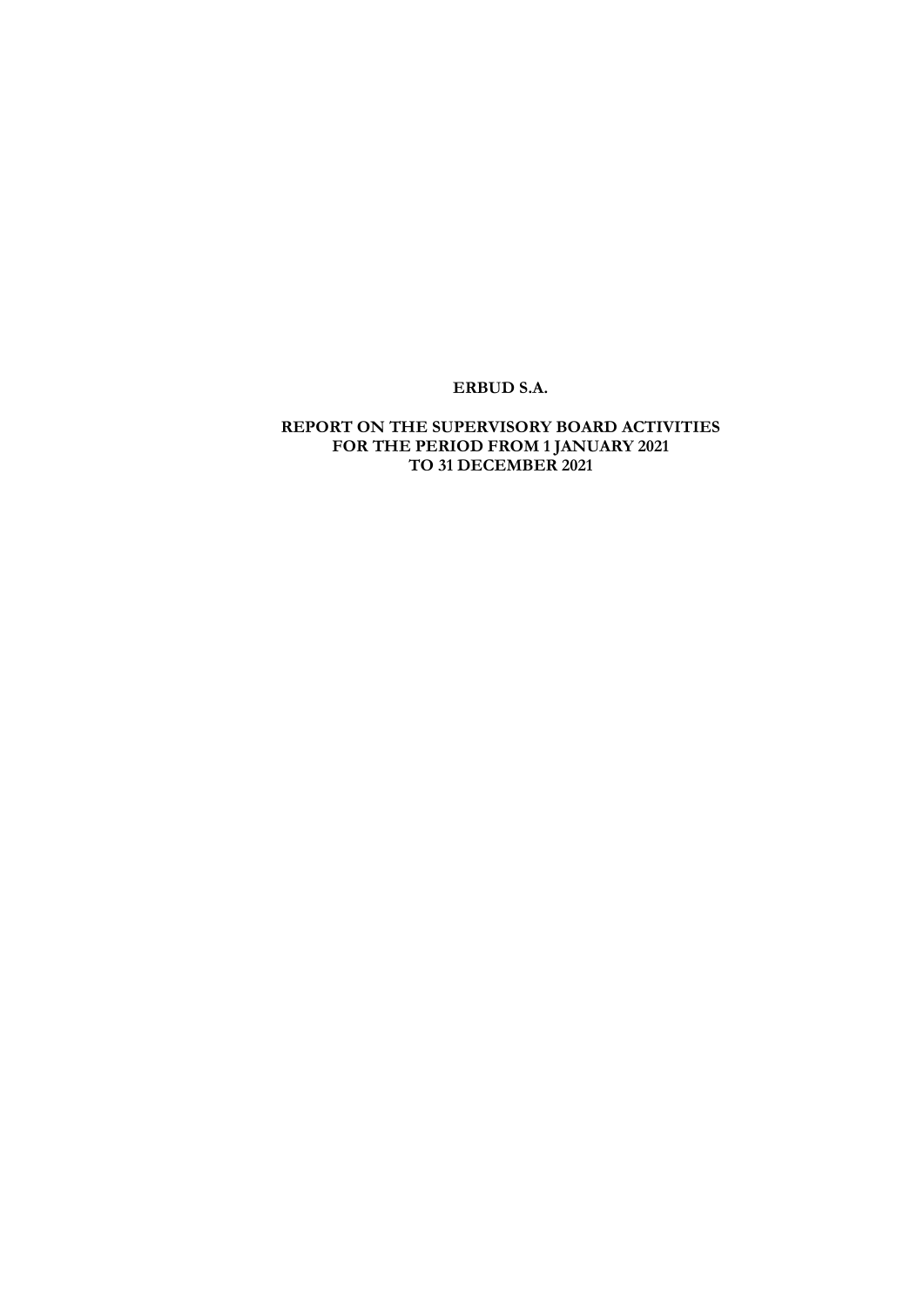### I. Composition of the Supervisory Board

From 1 January 2021 to 11 May 2021, the composition of the Supervisory Board of ERBUD S.A. was as follows:

| Udo Berner      | - Chairman,                               |
|-----------------|-------------------------------------------|
| Gabriel Główka  | - Vice-Chairman of the Supervisory Board, |
| Albert Dürr     | - A member of the Supervisory Board,      |
| Michal Otto     | - A member of the Supervisory Board,      |
| Janusz Reiter   | - A member of the Supervisory Board,      |
| Piotr Kaczmarek | - A member of the Supervisory Board.      |

On 11 May 2021, the Ordinary General Meeting of Shareholders of ERBUD SA appointed the Supervisory Board of ERBUD SA for another joint three-year term with the following composition:

| Udo Berner     | - Chairman,                               |
|----------------|-------------------------------------------|
| Gabriel Główka | - Vice-Chairman of the Supervisory Board, |
| Albert Dürr    | - A member of the Supervisory Board,      |
| Michal Otto    | - A member of the Supervisory Board,      |
| Janusz Reiter  | - A member of the Supervisory Board,      |
| Michał Wosik   | - A member of the Supervisory Board.      |

On 08 September 2021, Mr Udo Berner (The Chairman of the Supervisory Board) resigned from his position the Supervisory Board of ERBUD SA.

On 26 November 2021, the Extraordinary General Meeting of Shareholders appointed two additional members of the Supervisory Board, viz., Mr Roland Bosch and Ms Beata Jarosz, so that from 26 November 2021 to the this Report Date , the Supervisory Board of ERBUD S.A. acted with the following composition:

| Roland Bosch   | - Chairman of the Supervisory Board,      |
|----------------|-------------------------------------------|
| Gabriel Główka | - Vice-Chairman of the Supervisory Board, |
| Albert Dürr    | - A member of the Supervisory Board,      |
| Michał Otto    | - A member of the Supervisory Board,      |
| Janusz Reiter  | - A member of the Supervisory Board,      |
| Beata Jarosz   | - A member of the Supervisory Board,      |
| Michał Wosik   | - A member of the Supervisory Board.      |

The dependent Members of the Supervisory Board of ERBUD SA are:

Mr Roland Bosch and Mr Albert Dürr (representing the shareholder Wolff & Müller Baubeteiligungen GmbH & Co. KG and Wolff & Müller Holding GmbH & Co. KG) and Mr Gabriel Główka, who became dependent after serving 12 years on the Supervisory Board of ERBUD SA, i.e. as of 15.11.2018.

The following Members of the Supervisory Board of ERBUD S.A. meet the criteria for independence specified in the Act on Statutory Auditors: Ms Beata Jarosz, Mr Michał Otto, Mr Janusz Reiter and Mr Michał Wosik.

Moreover, the following Members of the Supervisory Board of ERBUD S.A. have no actual or significant relations with a shareholder holding at least 5% of the total number of votes in ERBUD S.A: Ms Beata Jarosz, Mr Gabriel Główka, Mr Michał Otto, Mr Janusz Reiter and Mr Michał Wosik.

The Supervisory Board consists of six men and one woman. The members of the Supervisory Board hold university degrees in economics (finance and banking, production economics, business economics, German studies and specialist knowledge in such areas as international relations, capital markets and strategy). The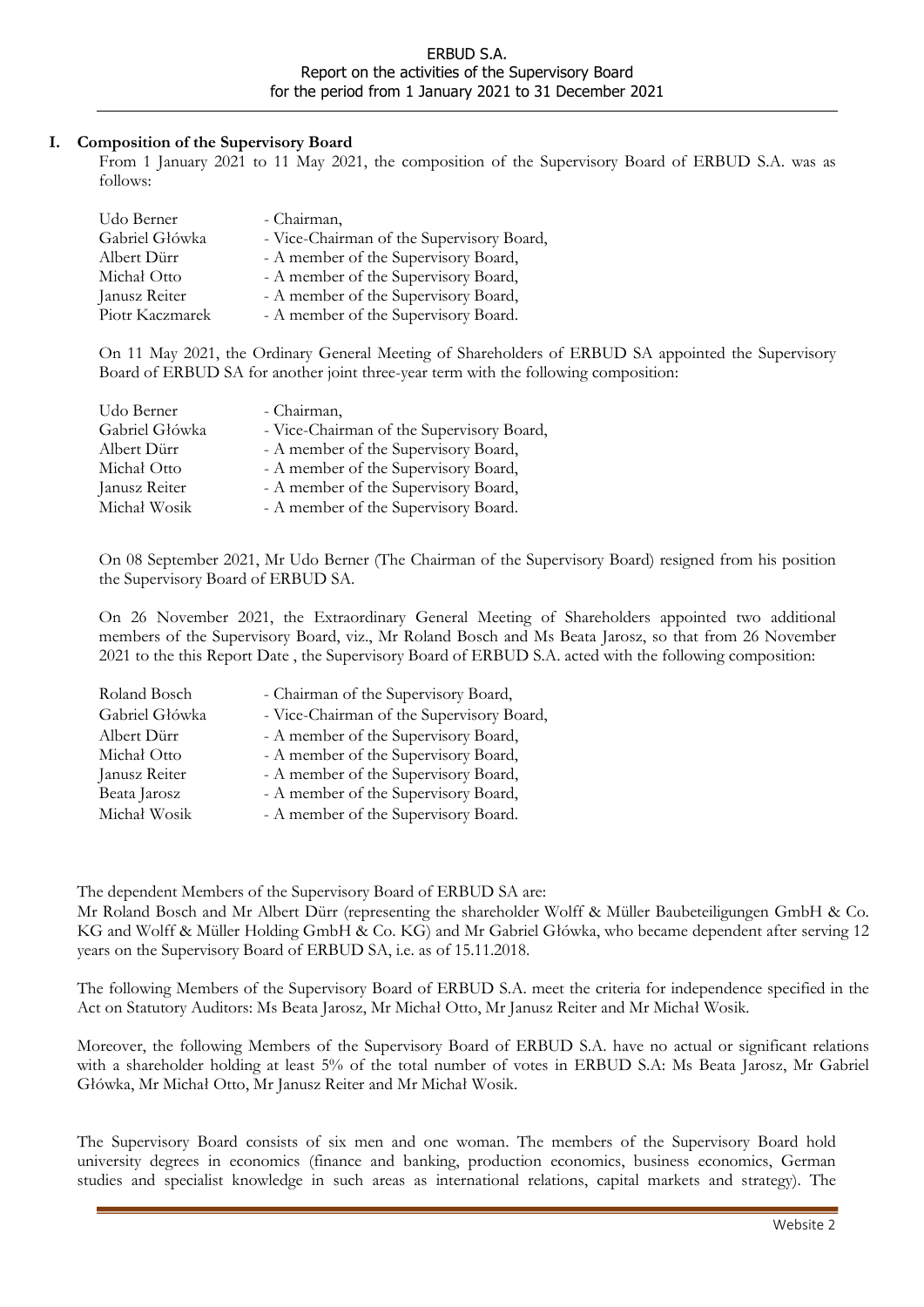composition of the Supervisory Board by age criterion is as follows: 0 Supervisory Board members aged under 30, 2 Supervisory Board members aged between 30 and 50 and 5 Supervisory Board members aged over 50.

The educational background, experience and specialist knowledge of the members of the Supervisory Board in the areas indicated above complement the competencies of the Management Board, which allows the Supervisory Board to exercise comprehensive and effective supervision over the Company's activities, including the activities of the Management Board also in highly specialised areas of the Company's economic activity.

Within the Supervisory Board of ERBUD S.A. there are two Committees, namely:

- 1. Audit Committee (CA), which from 1 January 2021 to 11 May 2021 was composed of:
- Michał Otto Chairman (independent Member of the Supervisory Board, on the Audit Committee since 28 April 2016),
- Gabriel Główka Committee Member (dependent Member of the Supervisory Board, in the Audit Committee since 15 November 2006),
- Janusz Reiter Committee Member (independent Member of the Supervisory Board, on the Audit Committee since 29May 2018),
- Piotr Kaczmarek Committee Member (independent Member of the Supervisory Board, on the Audit Committee since 3 December 2018).

On 11 May 2021, the Supervisory Board appointed an Audit Committee for a further joint three-year term of office with the following composition:

- Michał Otto Chairman
- Gabriel Główka A member of the Audit Committee
- Janusz Reiter A member of the Audit Committee

On 1 April 2022, the Supervisory Board appointed two new members to the Audit Committee, namely Mr Roland Bosch and Mr Michal Wosik.

In view of the above, as of the Report Date , the Audit Committee of ERBUD SA was composed of five members:

- Michał Otto Chairman
- Gabriel Główka A member of the Audit Committee
- Janusz Reiter A member of the Audit Committee
- Roland Bosch A member of the Audit Committee (a dependent member of the Supervisory Board, sitting on the Audit Committee since 1 April 2022)
- Michał Wosik A member of the Audit Committee (independent Member of the Supervisory Board, in the Audit Committee since 1April 2022)

In the Company's Audit Committee as of 31 December 2021, Mr. Michal Otto, Mr. Janusz Reiter met the criteria for independence within the meaning of Article 129 section 3 of the Act on Statutory Auditors. In addition, as of 1 April 2022, Mr Michał Wosik joined the independent members of the Audit Committee of ERBUD SA.

Mr. Gabriel Główka fulfils the conditions of the Act on Statutory Auditors concerning accounting or auditing knowledge and skills. Mr. Gabriel Główka graduated from the Warsaw School of Economics, Faculty of Production Economics, specialization in construction and investment economics. His knowledge in this area is also evidenced by obtaining a Habilitated Doctor of Science degree in the area of economic science, discipline finance. This is the highest degree awarded in the field of economic sciences. Obtaining the degree of Habilitated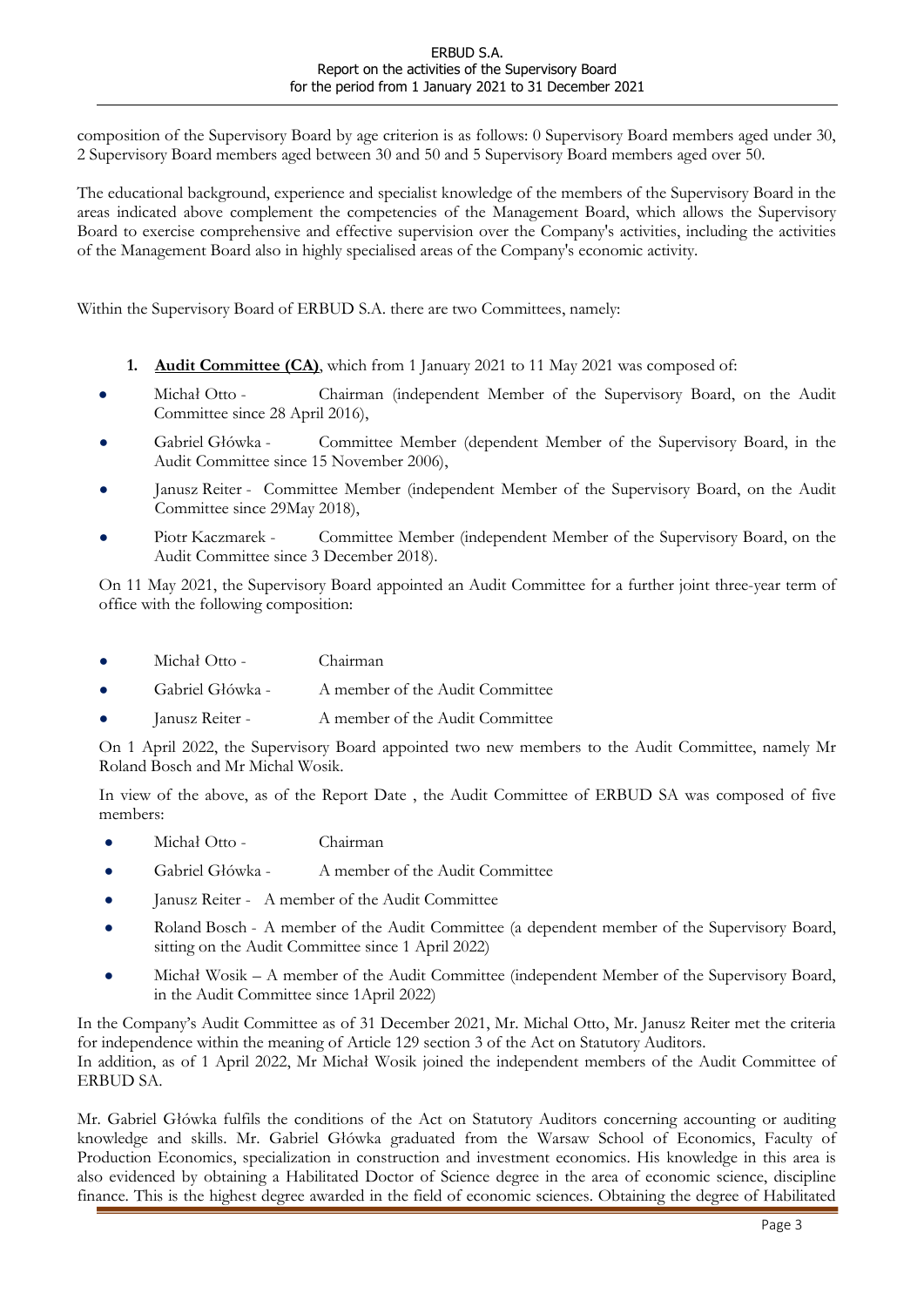Doctor of Science in the discipline of finance is a confirmation of knowledge in a wide area of this subject, including financial verification of enterprises, assessment of their financial condition etc. The competences of Mr. Gabriel Główka are also confirmed by his experience gained, among others:

(i) in the Credit Department at ING Bank Śląski, (ii) in the position of the chairman of the Credit Committee of the Warsaw Region of ING Bank Śląski, the most important task of which was to assess and verify the financial capacity of enterprises to contract credit obligations and make decisions on granting them working capital and investment loans, (iii) while holding the position of President of the Management Board of Śląski Mortgage Bank - later ING Mortgage Bank , where he managed the finances - in the position of Financial Director, (iv) while acting in the State Qualification Committee for property value assessment – where he has acquired the knowledge and skills in the area of enterprise assets valuation.

The conditions of the Act on Statutory Auditors concerning possession of knowledge and skills in the industry in which the Issuer operates are fulfilled by Mr Gabriel Główka, who graduated from the Warsaw School of Economics, Faculty of Production Economics, specialisation: construction and investment economics. For over 30 years he has been a researcher and lecturer at the Warsaw School of Economics - currently he is also the director of the Institute of Corporate Finance and Investments and the dean of the College for Enterprise Sciences. In the years 2002-2004 and again since 2009 he has been a member of the State Qualification Committee - Subcommittee for granting professional certification in the area of property value assessment.

As a result, the Issuer meets the requirements referred to in Art. 129 sections 1, 3 and 5 of the Act on Auditors.

In 2021 the Audit Committee held 5 meetings convened by the Chairman of the Audit Committee, (on: 15 Feb. 2021, 29 Mar. 2021, 17 Jun. 2021, 30 Aug.2021, 26 Nov. 2021), in which the participation of other Members of the Supervisory Board as wells as of managers of: the Legal Division and the Department of Audit and Internal Control was possible.

On 14 Dec. 2020, by Resolution No. 14/2020, the Audit Committee of ERBUD S.A. issued a recommendation to the Supervisory Board on the selection of an auditor (PricewaterhouseCoopers Polska spółka z ograniczoną odpowiedzialnością Audyt sp.k) to review the interim financial statements and audit the annual financial statements of the Company and the Company's Capital Group for the years 2021-2023.

By Resolution No. 2/2021 of 7Jan. 2021 the Supervisory Board of ERBUD S.A. agreed to extend the agreement with PricewaterhouseCoopers Polska spółka z ograniczoną odpowiedzialnością Audyt sp.k. for the review of interim financial statements and the audit of annual financial statements of the Company and the Company's Capital Group for the years 2021-2023, in accordance with the recommendation of the Audit Committee of ERBUD S.A.

### 2. The Remuneration Committee (RC) from 1 January 2021 to 08 September 2021 was composed as follows:

- Udo Berner Chairman of the Remuneration Committee
- Michał Otto Member of the Remuneration Committee
- Janusz Reiter Member of the Remuneration Committee

On 8 September 2021 Mr Udo Berner (Chairman of the Supervisory Board) resigned from the Supervisory Board of ERBUD SA, thus the Remuneration Committee from 9 September 2021 to 25 November 2021 consisted of:.

- Michał Otto Member of the Remuneration Committee
- Janusz Reiter Member of the Remuneration Committee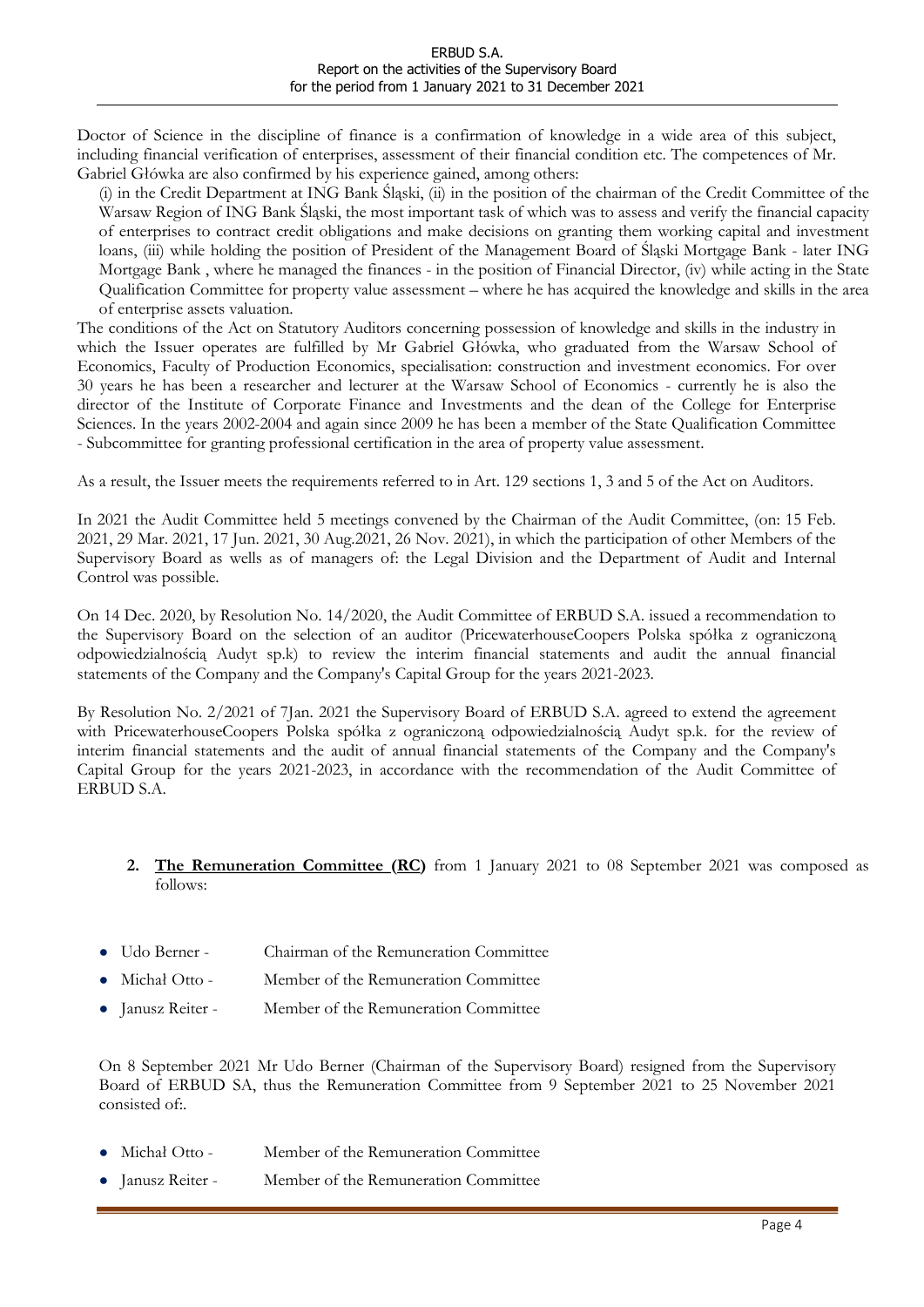On 26 November 2021, by Resolution No. 84/2021, the Supervisory Board appointed Mr Roland Bosch as a member of the Remuneration Committee with the function of Chairman.

In view of the above, the composition of the Remuneration Committee from 26 November 2021 is as follows:

- Roland Bosch Chairman of the Committee
- Michał Otto Member of the Committee
- Janusz Reiter Member of the Committee

In 2021, the Remuneration Committee held 1 meeting (on 14 June 2021) convened by the Chairman of the Remuneration Committee,

In the opinion of the Supervisory Board, there is no need to set up any committees other than those currently functioning on the Supervisory Board.

### II. Supervisory Board Activities

In the period from 1 January 2021 to 31 December 2021 6 meetings of the Supervisory Board of ERBUD S.A. were held (22 Jan. 2021, 19 Feb.2021, 11May 2021, 16Sept. 2021, 26. Nov. 2021). Apart from the meetings indicated above, the Supervisory Board adopted resolutions in writing or by means of direct remote communications - pursuant to §5, section 3 of the By-Laws of the Supervisory Board of ERBUD SA<sup>1</sup>.

The year 2021, due to the change in the strategy of the ERBUD Group approved by the resolution of the Supervisory Board No. 13/2021 of 19 February 2021, was a period of very intensive work for both the Management Board and the Supervisory Board. Funds obtained from the sale of 7,704,200 shares in ONDE SA (as part of the IPO offer) enabled the Group to further develop by increasing its activity in the RES and modular construction segments. During the meetings of the Supervisory Board in 2021, the Supervisory Board reviewed the current financial results and participated in the development of the ERBUD Group's activities. The members of the Supervisory Board analysed in detail the cash - flow of the company and the ERBUD Group in connection with planned large investments.

In view of the prevailing COVID 19 outbreak, the Supervisory Board monitored the impact of the outbreak on the company's production activities on an on-going basis.

In 2021, the Supervisory Board adopted 88 resolutions, both at meetings - including online - and in writing or by means of direct remote communication, including, but not limited to

- It appointed the Management Board of ERBUD SA for another joint three-year term;
- It issued a recommendation to the Remuneration Committee on amending the terms of remuneration of the Members of the Management Board of ERBUD SA;
- It gave its consent to the Management Board of the Company to purchase its own shares for the purpose of redemption;
- It gave its consent to transactions under two buy-backs of ERBUD SA's own shares (i) worth PLN 20 million and (ii) worth PLN 50 million;

<sup>&</sup>lt;sup>1</sup> By-Laws of the Supervisory Board of ERBUD S.A. were amended on 09.04.2021 - Resolution No 5/2021 of EGM of 09.04.2021, consolidated text of the By-Laws of the Supervisory Board - Resolution No 6/2021 of EGM of ERBUD S.A. of 09.04.2021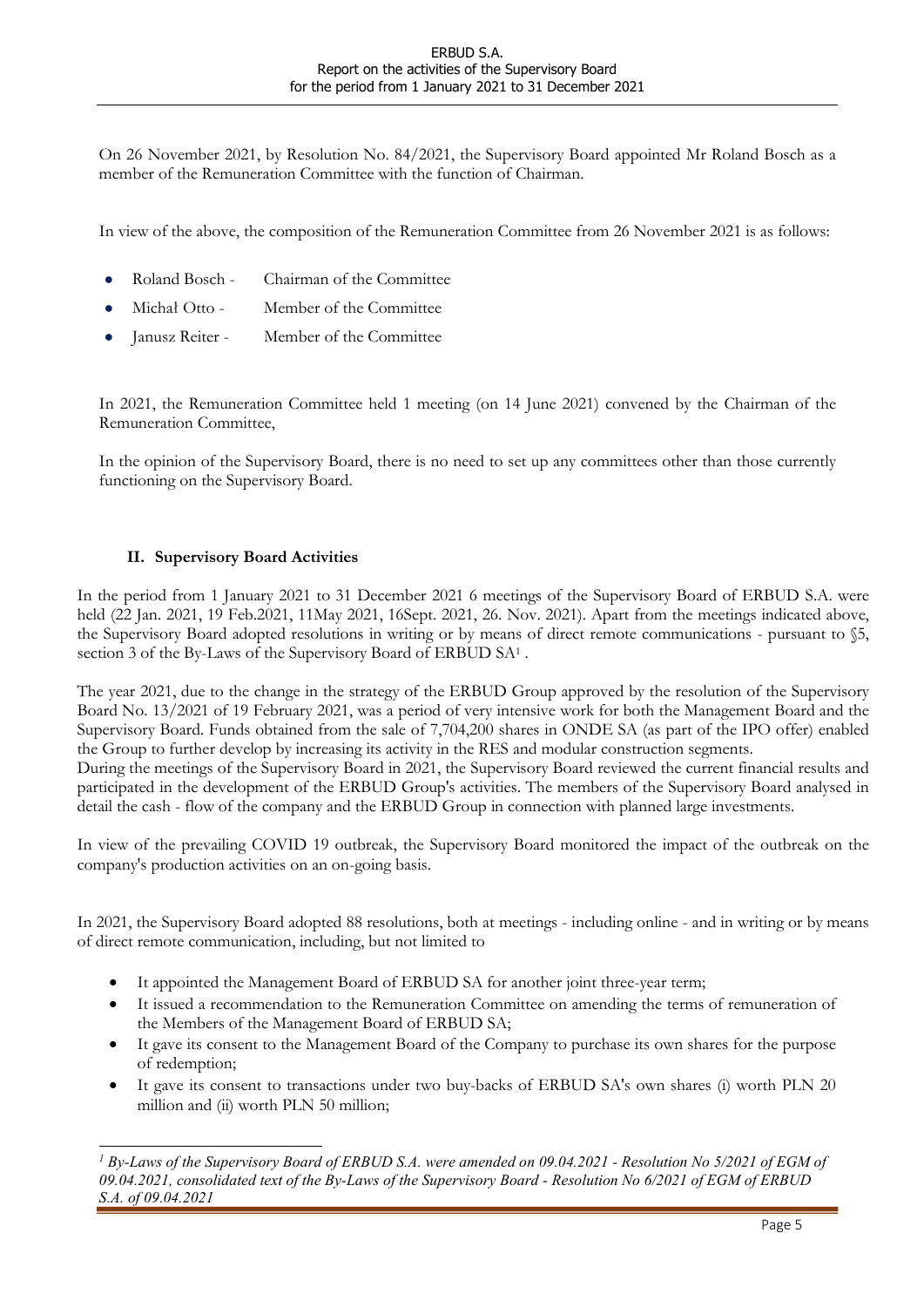- It issued an assessment on the compliance of the ERBUD SA's 2020 report on operations and annual financial statements, with the books, documents and facts;
- It provided the Supervisory Board's assessment of the compliance of the report on the activities of ERBUD SA for 2020 and the annual financial statements, with the books, documents and facts;
- It issued a statement on the appointment and activities of the Audit Committee of ERBUD SA;
- It adopted a resolution on the appointment of an auditing firm to carry out an audit of the annual financial statements in accordance with the provisions in force;
- It adopted the report on the remuneration of Members of the ERBUD SA bodies for 2019 and 2020;
- It considered and evaluated the Management Board's proposal for the distribution of profit for 2020.
- It assessed transactions with related parties of ERBUD SA on two occasions;
- It gave opinions on draft resolutions for the OGM and EGM;
- It approved the merger of ERBUD Operations sp. z o. o. with ERBUD International sp. z o. o.
- It adopted new regulations in relation to the Best Practices of Companies Listed on the Stock Exchange (giving an opinion on the adoption of the ESG strategy and the adoption of the Diversity Policy of the Management Board of ERBUD SA);
- It approved the issue of series D bonds with a nominal value of up to PLN 75 million;
- It gave its consent for ERBUD SA to submit bids worth more than EUR 30 million;
- It agreed to incur liabilities with financial institutions;
- It agreed to provide guarantees to ONDE and GWI Bauunternehmung GmbH (now MOD21 GmbH);
- It approved the material and financial plan and the investment plan of ERBUD SA and the ERBUD Group for 2022.

The Company has a procedure for selecting an audit firm, a policy for selecting an audit firm to conduct an audit and a policy for the provision of permitted non-audit services by the audit firm conducting the audit, by entities related to the audit firm and by a member of the audit firm's network. The main principles of the policy developed for the selection of an audit firm to carry out statutory audit and the policy for the provision of non-audit services by the audit firm carrying out the audit shall be in compliance with the rules relating to the audit: (i) maintaining the statutory auditor's independence, (ii) avoiding conflicts of interest, (iii) proper preparation of the documentation in the bidding process, (iv) a non-discriminatory selection process for the audit firm during the bidding process, (v) a fair assessment of the experience of the audit firm and the audit team and the key statutory auditor, (vi) determining the appropriate remuneration of the audit firm for the services provided, (vii) ensuring appropriate rotation of audit firms. 2021, ERBUD S.A. selected an audit firm to conduct an audit on the basis of the procedures adopted in this respect. The selection of the audit firm for the statutory audit for the 2021 financial year, which concerned the renewal of the agreement, was made on the basis of a resolution of the Audit Committee adopted on 14 December 2020, which made a recommendation to the Supervisory Board regarding the selection of the audit firm. The recommendation of the Audit Committee met the applicable conditions, i.e.: (i) it identified the audit firm proposed to be entrusted with the statutory audit, (ii) it contained a statement that the recommendation was free from third-party influence and (iii) it stated that ERBUD S.A. did not enter into agreements containing clauses referred to in Article 66.5a of the Accounting Act of 29 September 1994 (Journal of Laws of 2021, item 217). Subsequently, on 7 January 2021, the Supervisory Board adopted a resolution to extend the agreement with the audit firm Pricewaterhousecoopers Polska spółka z ograniczoną odpowiedzialnością Audyt Sp. k. for statutory audit services for 2021 - 2023, i.e. for auditing the annual separate financial statements of ERBUD S.A. and the annual consolidated financial statements of the ERBUD Group, as well as reviewing the interim separate financial statements of ERBUD S.A. and the interim consolidated financial statements of the ERBUD Group.

Pricewaterhousecoopers Polska spółka z ograniczoną odpowiedzialnością Audyt Sp. k. is entered in the register of audit firms, kept by the Polish Agency for Audit Supervision, under no. 144.

Moreover, the Audit Committee, acting pursuant to Article 130 section 1 item 4)of the Act on Auditors, Audit Firms and Public Supervision (Journal of Laws of 2020, item 1415), adopted a resolutions on the assessment of the auditor's independence and consent to the provision by the auditor of permitted non-audit services, i.e.:

 $\checkmark$  review services of the financial statements of ERBUD S.A. for the first half of 2021 and the consolidated financial statements of the ERBUD Group for the first half of 2021;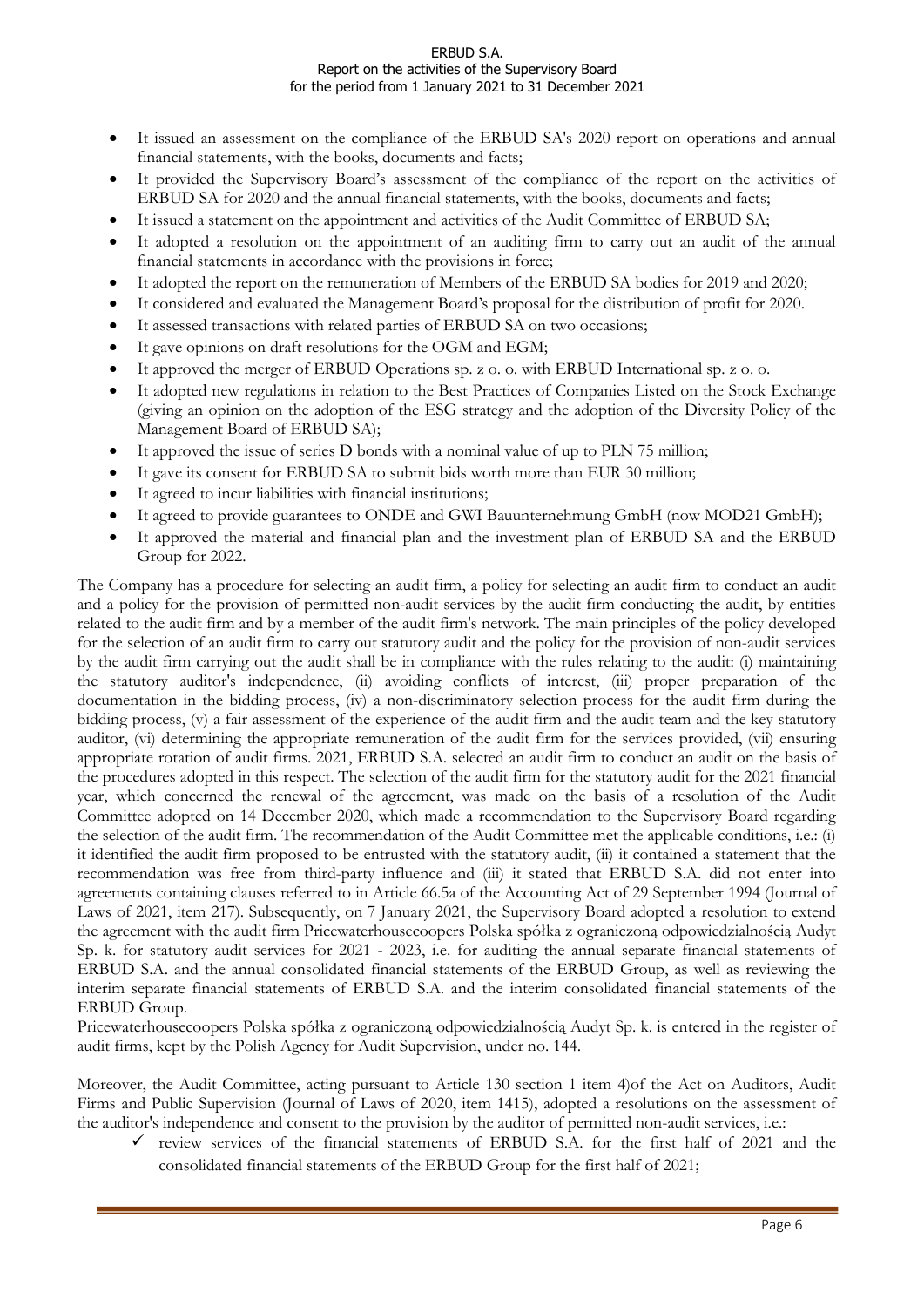- $\checkmark$  support services for the drafting of the prospectus of ONDE SA and the audit of the financial statements of ONDE SA for the purposes of the prospectus;
- assurance services on selected non-financial indicators for the year 2021;
- $\checkmark$  assessment services for the 2021 report on the remuneration of company bodies;
- services to prepare an audit report on the compliance of the 2021 financial statements in XBRL format with ESMA standards.

On 11 May 2021, the Supervisory Board of ERBUD SA of the new term appointed the Management Board of ERBUD SA for another joint three-year term with unchanged composition, i.e.:

| Dariusz Grzeszczak - | President of the Management Board      |
|----------------------|----------------------------------------|
| Agnieszka Głowacka - | Vice-President of the Management Board |
| Jacek Leczkowski -   | Vice-President of the Management Board |
| Radosław Górski -    | Member of the Management Board         |

The Management Board is composed of three men and one woman. The members of the Management Board hold degrees in construction and finance and economics and have specialist knowledge resulting from years of experience in managing capital groups The composition of the Management Board in terms of age is as follows: no Management Board members aged under 30, three Management Board members aged between 30 and 50 and one Management Board member aged over 50.

Important matters and financial data were analysed and discussed by the Audit Committee and the Supervisory Board together with the Management Board of ERBUD S.A., both by telephone and during the meetings of the Supervisory Board.

In addition, the Supervisory Board received from the Management Board of ERBUD S.A. monthly reports describing the current financial and economic situation of the Company and the ERBUD Group, as well as regular information on the implemented procedures to prevent the spread of the COVID-19 virus.

The Management Board kept the members of the Supervisory Board informed of special events. The Management Board also notified the members of the Supervisory Board in advance of all important events and significant decisions to be taken.

### III. Assessment of the Company's situation, including assessment of internal control systems, risk management, compliance and internal audit function.

The Supervisory Board confirms that in the ERBUD S.A. Group there is an audit and internal control unit, which directly reports to the Management Board of ERBUD SA.

The Audit and Internal Control Department creates independent work places focused on planning and coordinating audit and control undertakings.

The tasks of the Audit and Internal Control Department include:

- Supervision of processes in the company in terms of economy, legality, purposefulness, reliability, as well as transparency and openness of applied solutions.
- Identification of risk areas and initiation of corrective and preventive actions to eliminate irregularities that may occur in the future, by making recommendations for specific solutions and standards.
- Submitting of proposals of changes in the organisation of implemented projects and changes aimed at lowering the costs of implementation or increasing the competitiveness of ERBUD S.A.'s offer.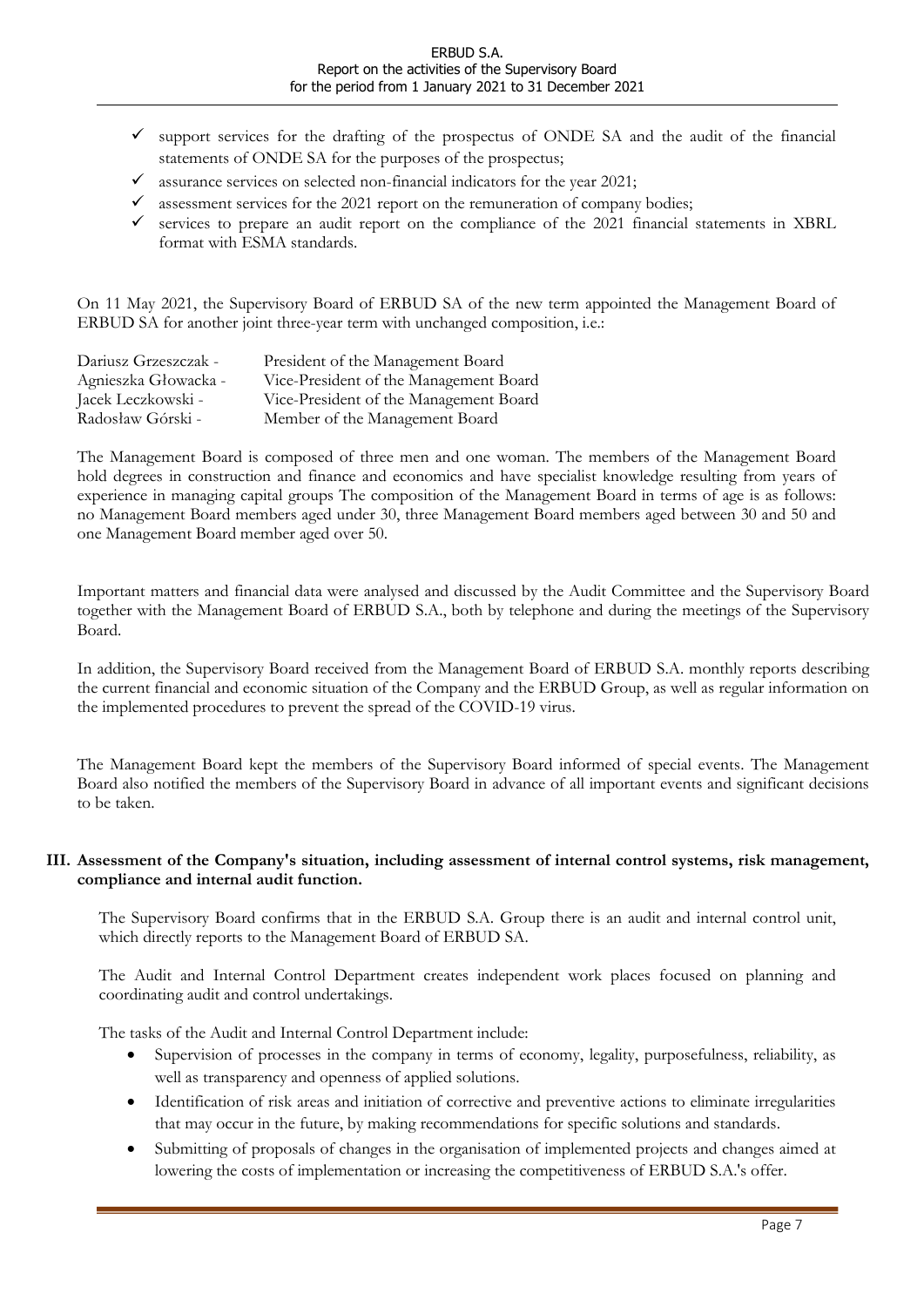- Examination of the correctness of the performance of tasks belonging to the scope of activity of the Company's organisational units - presentation of protocols, reports, post-control speeches and recommendations.
- Disclosing of financial irregularities and ensuring compliance of activities with the binding legal order, rules of expertise and established internal standards and procedures.
- Determination of the actual state of implementation of the tasks belonging to the scope of activity of the controlled entities, documenting it, comparing it with the required state and assessing the established facts in terms of legality, economy, purposefulness and reliability. Identification of persons responsible for irregularities.
- Preparation and implementation of an annual audit and control plan, as well as ad hoc audits and controls commissioned by the Company's Management Board.
- Monitoring of the implementation of recommendations from audit / control proceedings and providing support in implementing the recommendations.
- Close cooperation with the controlling department with regard to the correctness of the valuation of long-term contracts as of the date of control (including the balance sheet date); joint monthly analysis of results on individual projects taking into account potential risks.

The Audit Department carries out its activities on the basis of audits and controls planned and commissioned by the Management Board.

In the opinion of the Supervisory Board, the obligations relating to financial reporting and operating activities are fulfilled by the units appointed to that effect in a proper manner.

The Supervisory Board, after reviewing the reports and activity reports of the Audit and Internal Control Department, positively assesses the control mechanisms in place at the Company.

### IV. Assessment by the Supervisory Board of the compliance of the report on the operations of ERBUD SA and the annual financial statements with the books, documents and facts.

During 2021 both the Supervisory Board and the Audit Committee of ERBUD SA held meetings, the purpose of which was to analyse the separate and consolidated financial documents for the period 01.01.2021 - 31.12.2021.

On 05 April 2022, acting on the basis of §70 section 1 item 14 and §71 section 1 item 12 of the Regulation of the Minister of Finance of 29 March 2018 on periodic information provided by issuers of securities and the conditions for recognising as equivalent the information required by the laws of a non-member state, the Supervisory Board of ERBUD SA adopted a resolution stating that the report on the operations of ERBUD S.A. and the ERBUD S.A. capital group and the annual financial statements of ERBUD S.A. and the consolidated financial statements of the ERBUD S.A. capital group are consistent with the books, documents and facts.

The Supervisory Board justified its assessment as follows:

ERBUD S.A. keeps the books of account in a proper manner and economic events are correctly reflected in the accounting records. The report on operations and the financial statement prepared on their basis properly reflect the formal and factual state of ERBUD S.A. and the capital group.

The Management Board of the Parent Company is responsible for preparing the Consolidated Report on Operations in accordance with the law.

The Management Board of the Parent Company and members of the Supervisory Board are obliged to ensure that the Consolidated Report on Operations together with the separated parts meet the requirements provided in the Accounting Act.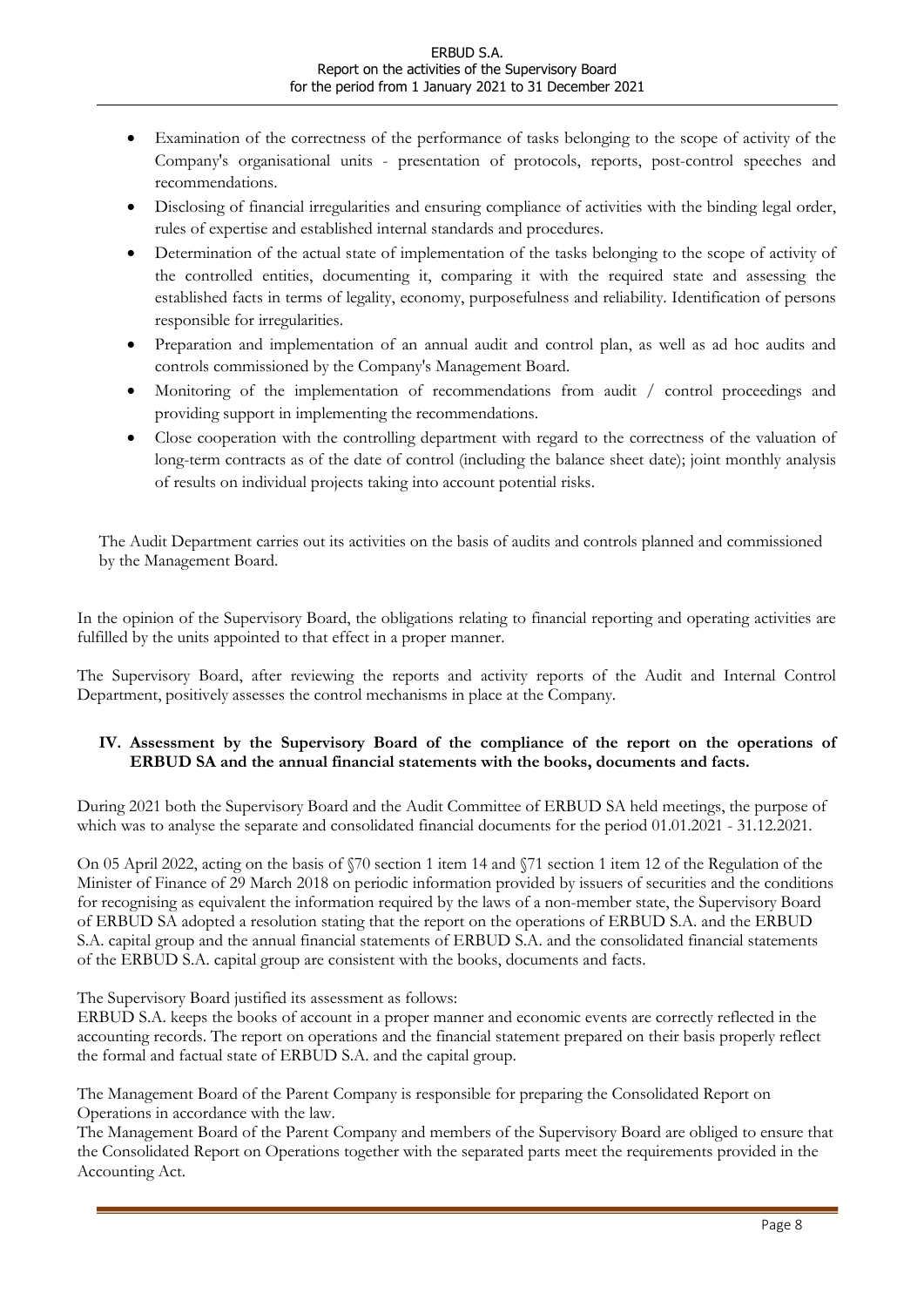In its opinion of 06 April 2022, the certified auditor assured that the consolidated financial statements of the ERBUD capital group in which ERBUD SA is the parent company:

- gives a true and fair view of the consolidated asset and financial conditions of the group Erbud S.A. (the "Group"), in which Erbud S.A. is the parent company (the "Parent Company"), as of 31 December 2020 and its consolidated financial result and consolidated cash flows of the Group for the financial year then ended, in accordance with applicable International Financial Reporting Standards (IFRS) as adopted by the European Union and with adopted accounting policies;
- is consistent in form and content with the legal regulations binding on the Group and the Statutes of the Parent Company.

This opinion is consistent with the additional report for the Audit Committee that was issued by PwC on 5 April 2022.

The Management Board of ERBUD SA also stated that the financial statements of ERBUD SA for 2021 had been prepared in accordance with the applicable accounting principles and reflect, in a true, fair and clear manner, the asset and financial situation of the company ERBUD SA.

The Supervisory Board of ERBUD SA, having familiarized itself with the documents submitted by the Management Board:

- 1) Separate financial statements of ERBUD Spółka Akcyjna for the year ended on 31 December 2021, including:
	- a) the Company's Management Board's report on the operations of ERBUD SA in the financial year ended on 31 December 2021.
	- b) the balance sheet as of 31 December 2021, with total assets and liabilities of PLN 897,132,132.15 (eight hundred ninety seven million one hundred thirty two thousand one hundred thirty two 15/100 Zloty),
	- c) the profit and loss statement for the period from 1 January to 31 December 2021, showing a net profit of PLN 177,736,302.25 (one hundred seventy seven million seven hundred thirty six thousand three hundred two 25/100 Zloty),
	- d) the cash flow statement showing an increase in cash during the financial year ended on 31 December 2021 by PLN 96,172,030.30 (ninety six million one hundred seventy two thousand thirty 30/100 Zloty),
	- e) the Statement of Changes in Equity showing an increase in equity during the accounting year ended on 31 December 2021 by PLN 107,736,352.25 (one hundred seven million seven hundred thirty six thousand three hundred fifty two 25/100 Zloty),
	- f) notes on adopted accounting policies and other explanatory notes.
	- 2) Consolidated Financial Statements of the ERBUD S.A. Capital Group for the year ended on 31 December 2021, including:
	- a) Report on the Operations of the ERBUD Capital Group in the accounting year ended on 31 December 2021
	- b) Consolidated Balance Sheet of the ERBUD Capital Group as of 31 December 2020, with total assets and liabilities of PLN 1,833,189,213.21 (one billion eight hundred thirty three million one hundred eighty nine thousand two hundred thirteen 21/100 Zloty),
	- c) the Consolidated Profit and Loss Account of the ERBUD Capital Group for the period from 1 January to 31 December 2021, showing a net profit of PLN 21,338,889.07 (twenty one million three hundred thirty eight thousand eight hundred eighty nine 07/100 Zloty),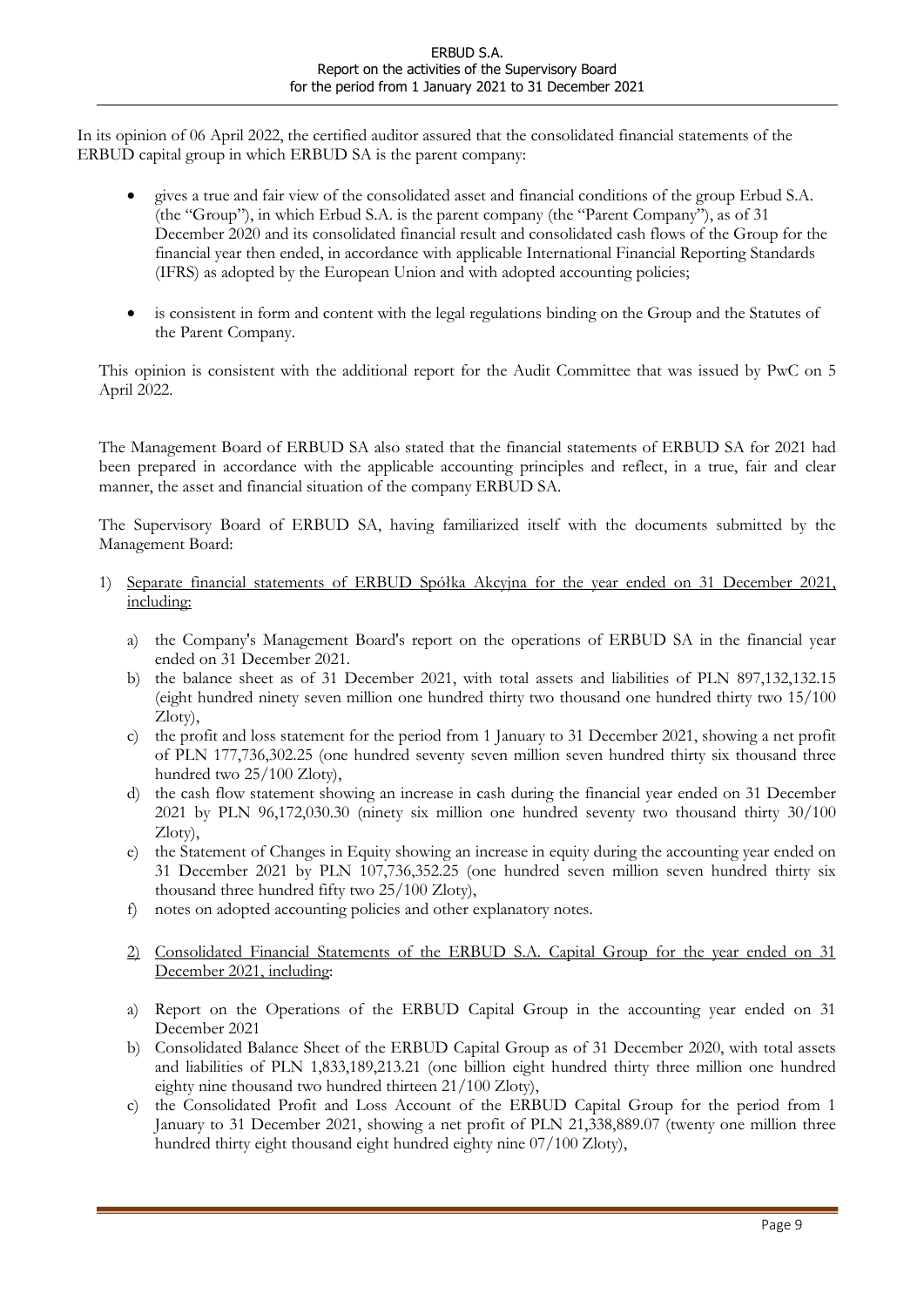- d) the ERBUD Capital Group's Consolidated Cash Flow Statement showing an increase in cash during the accounting year ended on 31 December 2021 by PLN 70,621,815.28 (seventy million six hundred twenty one thousand eight hundred fifteen 28/00 Zloty),
- e) the Statement of Changes in Consolidated Equity showing an increase in equity during the financial year ended on 31 December 2021 by PLN 374,237,879.14 (three hundred seventy four million two hundred thirty seven thousand eight hundred seventy nine 14/00 Zloty),
- f) Notes on adopted accounting policies and other explanatory notes.

### 3) The Auditor's Report and Opinion of 5 April 2022.

made a positive assessment of the above-mentioned documents as regards their compliance with the Company's books and documents, as well as with the actual state of affairs. Therefore, the Supervisory Board of ERBUD SA decides to submit this assessment to the Ordinary General Meeting of ERBUD SA.

The Supervisory Board recommends that the General Meeting of ERBUD SA approve:

- Separate Financial Statements of ERBUD Spółka Akcyjna for the accounting year ended on 31 December 2021,
- Consolidated Financial Statements of the ERBUD Capital Group for the accounting year ended on 31 December 2021,
- Management Board's reports on the operations of the ERBUD Capital Group including the report on the operations of ERBUD S.A. in 2021,
- Integrated Annual Report on the operations of the ERBUD GROUP containing non-financial data.

### V. Evaluation of the Management Board's proposal on the allocation of net profit of ERBUD SA for the year ended 31 December 2021.

In connection with the planned adoption by the Ordinary General Meeting of Shareholders of ERBUD S.A. of a resolution on authorizing the Management Board of the Company to acquire own shares of the Company for the purpose of their redemption, as well as in connection with the geopolitical situation (armed conflict in Ukraine) , the Supervisory Board positively assesses the proposal of the Management Board of ERBUD SA to the Ordinary General Meeting of ERBUD SA of the allocation of net profit of ERBUD SA for 2021 in the amount of PLN 177,736,302.25, dividing it as follows:

- the amount of PLN 77,736,302.25 (seventy seven million seven hundred thirty six thousand three hundred two Zloty 25/00) - to be allocated to the Company's reserve capital set up to finance the acquisition of the Company's own shares for redemption;
- the remaining amount of PLN 100,000,000 (one hundred million Zloty 00/00) to be allocated to the Company's supplementary capital.

### VI. Self-Assessment of the Supervisory Board's Activities

The Supervisory Board made a self-assessment of its activities in 2021. Five Members of the Supervisory Board, in accordance with the established custom, filled in a self-assessment questionnaire and the answers were analysed by the Chairman of the Supervisory Board, who then presented his conclusions to the Supervisory Board. The questionnaire was not filled in by two newly elected Members who joined the Supervisory Board of ERBUD S.A. on 26 November 2021.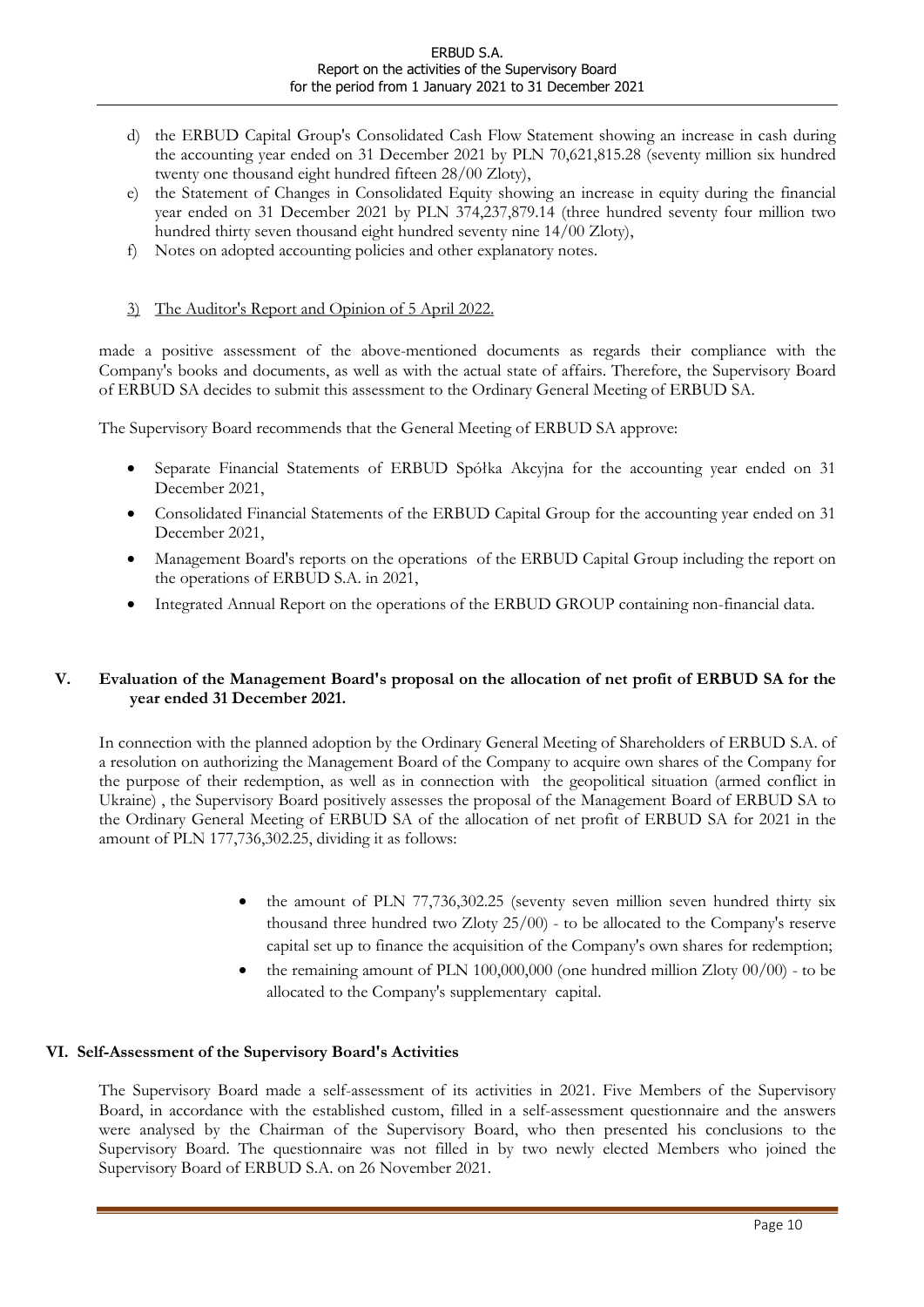The Supervisory Board maintained its independence as regards the assessment of the work of the Management Board and the Company's activity also in the area of its functioning as a public interest entity. With regard to the composition of the Supervisory Board, it can be stated that the Company's Supervisory Board is distinguished by its composition, which has diverse knowledge and experience. The members of the Supervisory Board represent a high level of preparation and are prepared in terms of their merits, taking into account the specific nature of the Company's and the Capital Group's operations. All Members of the Supervisory Board have exercised due diligence in performing their duties, using their knowledge, qualifications and skills.

All members of the Supervisory Board have a good understanding of the risks associated with the Company's operations. In performing its duties, the Supervisory Board used the information and documents presented by the Management Board of the Company, as well as by the Company's appointed employees, in particular in the area of internal audit or legal department. The Supervisory Board actively cooperates with the committees of the Supervisory Board and positively assesses the activities of these committees. In the opinion of the Supervisory Board, the cooperation with the Company's Management Board was very efficient and there were no cases of the Supervisory Board taking over the competences. Members of the Supervisory Board were involved in the work of the Board, usually participating in its deliberations in full composition. Few cases of absence were always justified. Activities to which the Supervisory Board is obliged were performed on time and with the utmost care. Decisions were made after detailed discussions, listening to the Management Board's arguments, not infrequently intensified by expert opinions and opinions prepared by external advisors. Significant observations and opinions of the Supervisory Board members were reflected in the minutes of the Board meetings. All Members of the Supervisory Board performed their functions in an active way, showing the necessary level of involvement in the work of the entire Supervisory Board. Members of the Supervisory Board devoted the necessary amount of time to perform their duties resulting from sitting on the supervisory body, including the committees of the Supervisory Board, in particular the Audit Committee. In light of the obligations arising from the provisions of law and the Company's Statutes, the Supervisory Board duly fulfilled its obligations arising from permanent supervision over the Company.

In the opinion of the members of the Board, the Supervisory Board of the Company properly fulfilled its obligations arising from the provisions of law, the Statutes and the Supervisory Board Rules..

### VII.Assessment of the manner in which the Company fulfils its information obligations concerning the application of corporate governance rules specified in the Rules of the Warsaw Stock Exchange and the regulations concerning current and periodic information provided by issuers of securities

The Supervisory Board evaluated the way in which the Company fulfils its information obligations related to the application of corporate governance rules specified in the Rules of the Warsaw Stock Exchange – Giełda Papierów Wartościowych w Warszawie S.A. and regulations concerning current and periodical information provided by issuers of securities.

The Supervisory Board positively assesses the fulfilment of the obligations referred to above by the Company ERBUD S.A.

Since 30 July 2021, ERBUD S.A. has been following the guidelines developed by the Stock Exchange Council in the set of corporate governance principles called "Best Practices of WSE Listed Companies 2021". In order to verify the correctness of ERBUD S.A.'s performance of obligations arising from the Best Practices, the Supervisory Board reviewed the list of principles applied by the Company and documents and information published on the Company's website in the execution of the Best Practices 2021 principles. Moreover, the Supervisory Board reviewed the Company's explanations as to non-application of particular principles of the Best Practices.

The Supervisory Board positively assesses the fulfilment by ERBUD S.A. of obligations resulting from the Best Practices principles applied by the Company and assesses the Company's explanations regarding non-application of individual Best Practices principles as coherent and satisfactory.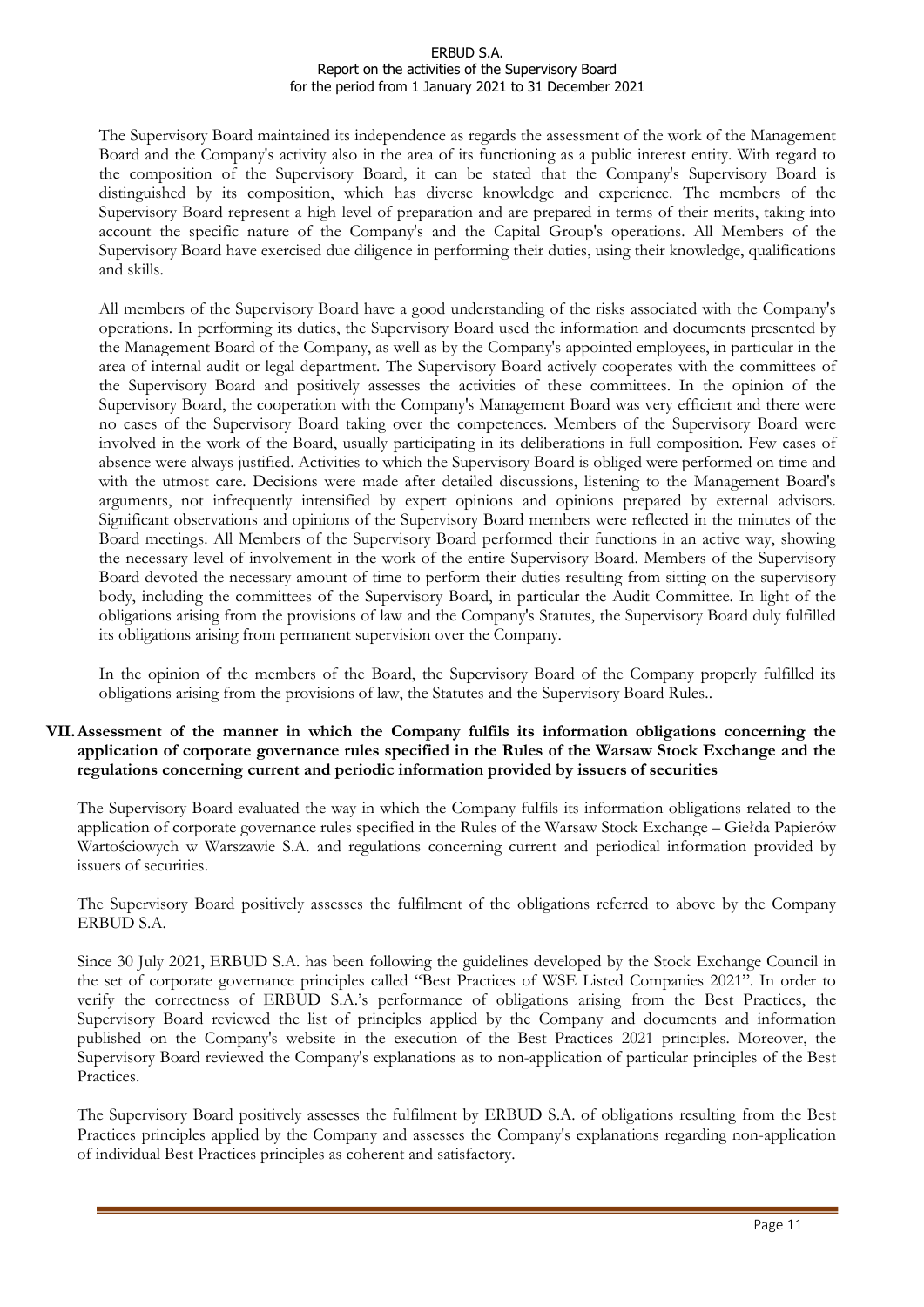The Supervisory Board is aware of the regulations applicable to ERBUD S.A. concerning current and periodic information provided by issuers of securities and internal regulations developed by ERBUD S.A. regulating the flow of confidential information in ERBUD S.A. and identifying the types of events subject to qualification in ERBUD S.A. for recognition as confidential information subject to reporting.

### VIII. Assessment of the rationality of the Company's policy on charity, sponsoring or other activities or information about the lack of such policy

The Supervisory Board assessed the rationality of the Company's policy on charity and sponsorship activities.

2021, despite the COVID-19 epidemics, the Company focused strongly on supporting the activities of Eryk Grzeszczak Foundation "ERBUD - Common Challenges", the aim of which is to help the pupils of orphanages and foster care in the process of becoming independent.

2021, for the first time, friends of the Foundation were able to donate 1% of their taxes to support the wards of the Foundation. In total, as much as PLN 415,000 was raised in this way. Payments, combined with 99% of the heart, give the strength and capacity to help those who have faced exceptionally great difficulties - to children brought up in orphanages, of which there are over 200 under the Foundation's care.

2021 was another year marked by a pandemic that hit the young particularly hard.

A priority for the ERBUD Common Challenges Foundation has been the continuation of mental health support for children and young people, primarily in the form of online and telephone consultations.

The Foundation's psychologists were always ready to help.

In total, several hundred hours of support were provided.

Projects implemented in 2021 by the ERBUD Foundation:

| Name of the Programme              | <b>Implementation Period</b>                    | Description                                                                                                                                                                                                                                                                                                                                                                                                                                                                                                                      |
|------------------------------------|-------------------------------------------------|----------------------------------------------------------------------------------------------------------------------------------------------------------------------------------------------------------------------------------------------------------------------------------------------------------------------------------------------------------------------------------------------------------------------------------------------------------------------------------------------------------------------------------|
| <b>TOGETHER</b>                    | permanently since 2015                          | individual<br>consists of<br>The<br>programme<br>cooperation between a mentor (our employee)<br>and a mentee - a person between 17 and 20 years<br>of age in closed care. Experienced mentors in<br>2021 mainly helped remotely - not only in the<br>form of tutoring or assistance in writing a CV, but<br>also in conversations on issues that are of concern<br>to young people.                                                                                                                                              |
| <b>SUCCESS RECIPE</b>              | permanently since 2018                          | This is one of the few programmes in Poland<br>providing comprehensive psychological support<br>for children's homes - the wards, but also their<br>carers. We provide a diagnosis of the needs of<br>young people and practical techniques for<br>increasing their motivation, perseverance and<br>commitment. We<br>support the<br>staff<br>in<br>strengthening their psychological and professional<br>competences. Due to the pandemic, most<br>activities in 2021 took the form of remote<br>consultations with therapists. |
| RESILIENT INTERNET<br><b>USERS</b> | pilot 2021; full scope $-$<br>since 2022        | The programme takes the form of a competition<br>with challenges for teams from children's homes.                                                                                                                                                                                                                                                                                                                                                                                                                                |
|                                    |                                                 | In the pilot in 2021, 12 teams from 5 institutions<br>competed. The competition tasks<br>are<br>to<br>strengthen creativity, independence, efficiency and<br>cooperation with others. Attractive awards await<br>the winners (trips, equipment for institutions).                                                                                                                                                                                                                                                                |
| <b>TUTORING</b>                    | since November 2021;<br>full scope - since 2022 | The programme is designed to level the playing<br>field and provide greater opportunities for                                                                                                                                                                                                                                                                                                                                                                                                                                    |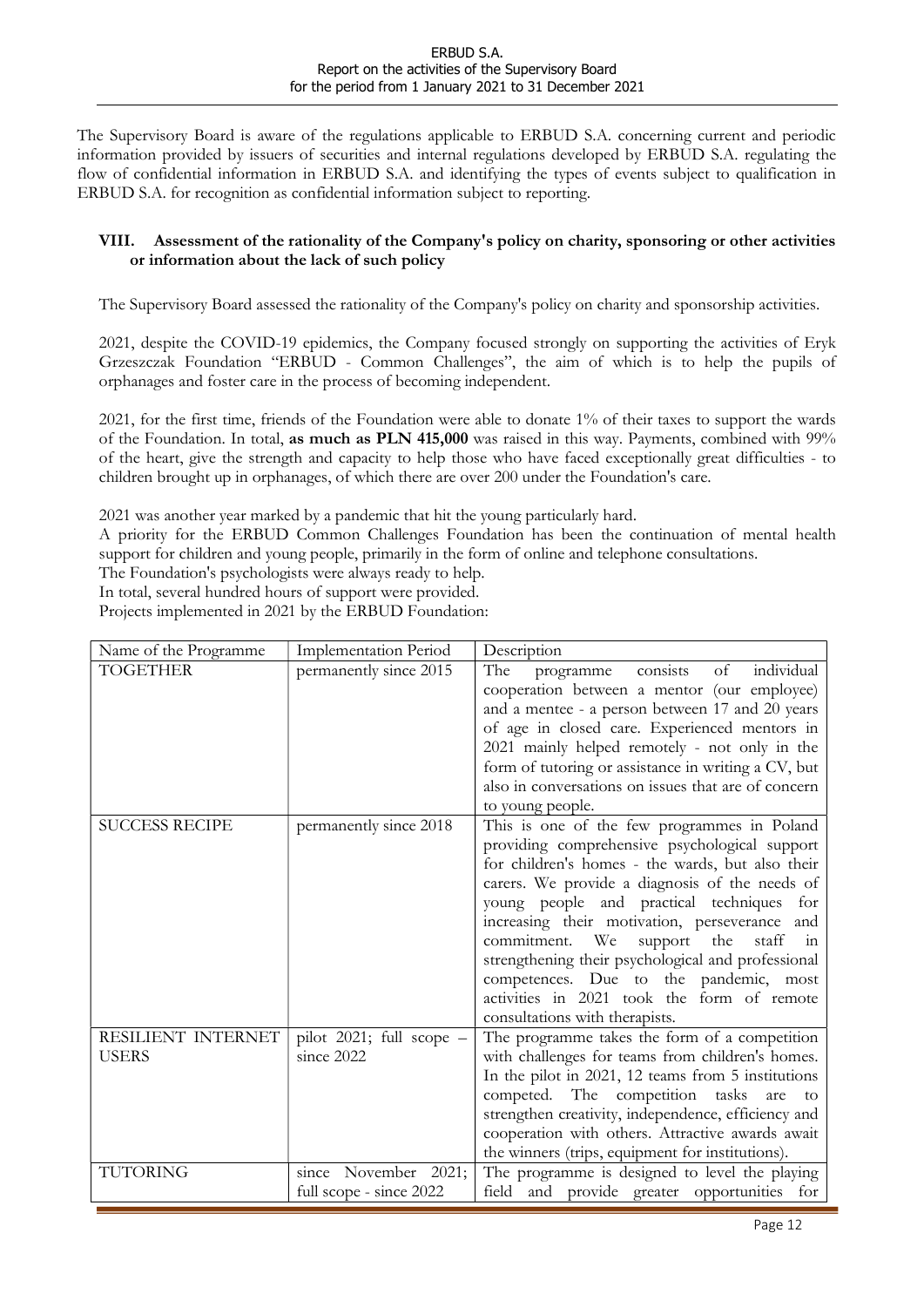|               |                                                | development and choice of educational path for<br>wards of children's homes. Tutors support<br>children in learning Polish, English<br>and<br>mathematics. Motivation to learn is to be<br>increased by a token system. An educational and<br>entertainment trip/voyage will be awarded to the<br>outstanding institution.                                                                                                                                                 |
|---------------|------------------------------------------------|----------------------------------------------------------------------------------------------------------------------------------------------------------------------------------------------------------------------------------------------------------------------------------------------------------------------------------------------------------------------------------------------------------------------------------------------------------------------------|
| <b>DREAMS</b> | pilot $2021$ ; full<br>scope  <br>since $2022$ | We invite young people (11-20 years old) to take<br>part in a journey, the final of which - for the<br>winners - will be a trip to London. During the 3-<br>month work on the competition video-<br>presentation, the participants will strengthen their<br>English and public speaking skills, but also other<br>values useful in adult life - curiosity about the<br>world, creative creation of the future, seeing<br>perspectives, turning failures into springboards. |

The ERBUD Group treats sponsorship and social activities as one of the tools to implement a long-term development strategy. The Group's sponsorship activity aims to build the image of the Group of Companies achieving good economic results, but also friendly and socially responsible. Sponsorship activities are understood as activities for the benefit of the sponsored entity.

These activities are performed in exchange for the performance of activities aimed at creating a positive image of the Group's brands, popularising the trademarks and increasing the prestige of the sponsoring entities. Examples of sponsorship activities implemented in 2021 by ERBUD Group companies:

- Sports in Toruń (speedway, basketball)
- Concert for Hope
- ERBUD University Esports EDU
- PGA Golf Tour
- -PZPB "Good for Christmas"
- 101 health and safety practices
- Book "Healthy architecture, the new standard for sustainable construction"
- Company Rescue Team Championships 2021
- ERBUD Film Fest construction film festival

# IX. Evaluation of the degree of implementation of the diversity policy.

The Company pursues the objectives of the adopted diversity policy for the Supervisory Board and the diversity policy for the Management Board by ensuring the comprehensiveness of competencies, knowledge, education and professional experience in the Company's bodies.

The criterion of gender diversity in the bodies was met at the level of 25% in the Management Board and at the level of 14% in the Supervisory Board. The Company aims to achieve a level of gender diversity in the bodies at 30%, taking first of all into account the need to ensure competence, skills and taking into account the characteristics and factors of the candidates for the members of the bodies that justify the conviction that they will properly perform the duties associated with their functions in the given body. In selecting from among the candidates for members of the bodies, the Company will be guided by the need to ensure gender diversity at the level indicated, apply the criteria referred to above, and make its selection taking into account the facts of the available and proposed candidates.

# X. Dividend

The Company did not pay a dividend in 2021.